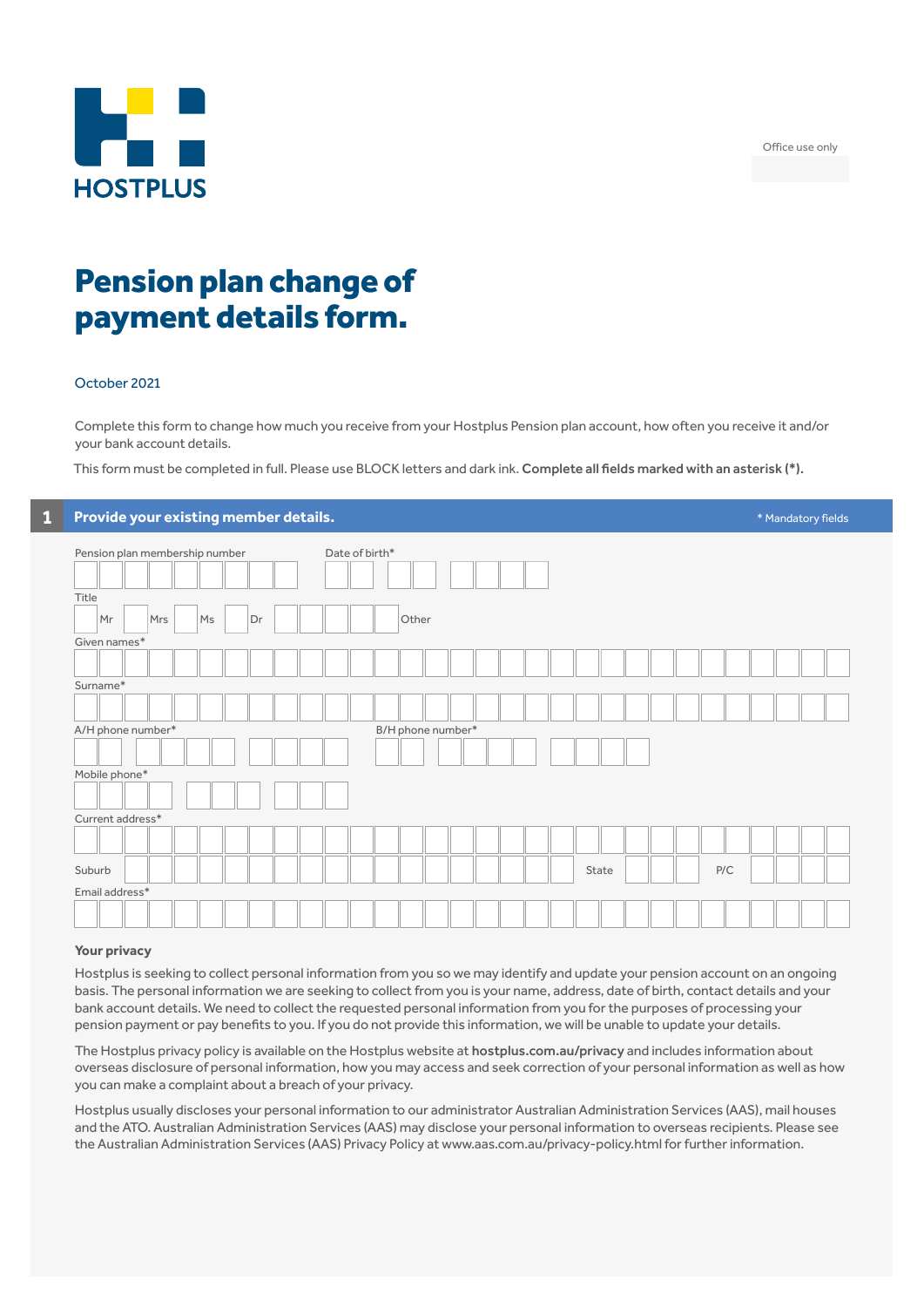| 2 |                              | Provide your new details (if required).          |                                                                                                                               |  |
|---|------------------------------|--------------------------------------------------|-------------------------------------------------------------------------------------------------------------------------------|--|
|   | Change my payment amount to: |                                                  |                                                                                                                               |  |
|   |                              |                                                  | The standard minimum amount allowed under government legislation.                                                             |  |
|   | <b>OR</b>                    |                                                  |                                                                                                                               |  |
|   |                              | choosing the Transition to Retirement facility). | Maximum amounts (this option is only for members who are between preservation age and 64, working and                         |  |
|   | <b>OR</b>                    |                                                  |                                                                                                                               |  |
|   |                              | a new selected amount:                           | \$<br>Annual<br>OR per payment $$$                                                                                            |  |
|   |                              | minimum and maximum allowable pension).          | (must be greater than your minimum allowable pension, or if you're receiving a Transition to Retirement pension, between your |  |

| 3 | Select your new payment frequency (if required).                       |  |  |
|---|------------------------------------------------------------------------|--|--|
|   | Change my payment frequency to:                                        |  |  |
|   | Quarterly<br>Fortnightly<br>Half-yearly<br>Monthly<br>Yearly           |  |  |
|   | For monthly payments, please choose the starting date                  |  |  |
|   | Starting month<br>15th of each month OR<br>End of month<br>for payment |  |  |

Your payment nominations will remain in place until you advise us in writing to change them.

### **4 Provide your new bank account details (if required).**

| Change my bank account to:                      |                 |  |  |  |  |  |
|-------------------------------------------------|-----------------|--|--|--|--|--|
| Name of bank, building society or credit union* |                 |  |  |  |  |  |
|                                                 |                 |  |  |  |  |  |
| Branch address*                                 |                 |  |  |  |  |  |
|                                                 |                 |  |  |  |  |  |
| Suburb                                          | P/C<br>State    |  |  |  |  |  |
| Name account is held in*                        |                 |  |  |  |  |  |
|                                                 |                 |  |  |  |  |  |
| BSB number*                                     | Account number* |  |  |  |  |  |
|                                                 |                 |  |  |  |  |  |

Please supply a copy of your bank statement verifying that the above listed bank account is in your name or if held jointly, you must be one of the account holders.